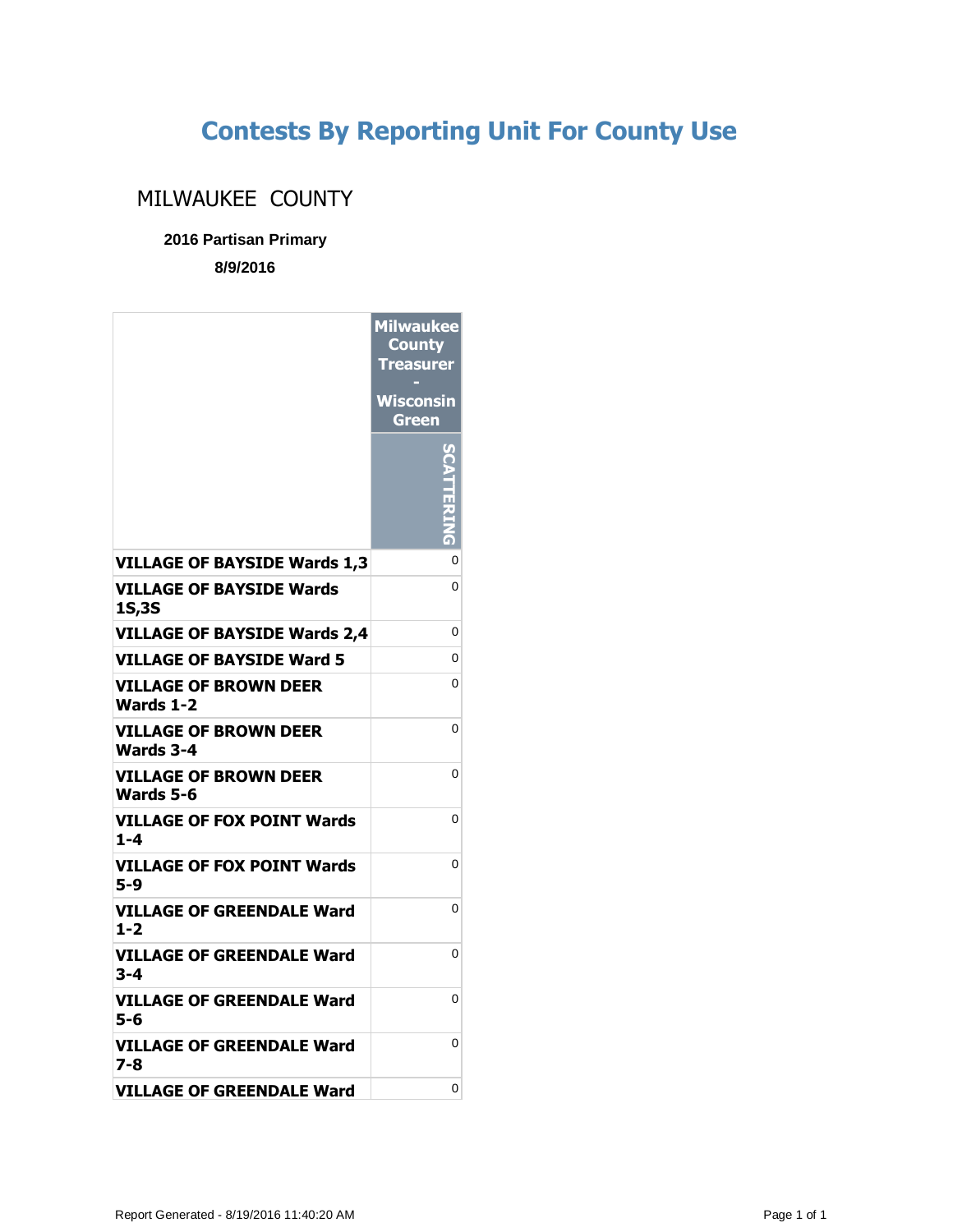| $9 - 10$                                              |   |
|-------------------------------------------------------|---|
| VILLAGE OF HALES CORNERS<br>Wards 1-3                 | 0 |
| <b>VILLAGE OF HALES CORNERS</b><br>Wards 4-6          | 0 |
| VILLAGE OF HALES CORNERS<br>Wards 7-9                 | 0 |
| VILLAGE OF RIVER HILLS Ward<br>$1 - 3$                | 0 |
| <b>VILLAGE OF SHOREWOOD Ward</b><br>1-4               | 0 |
| VILLAGE OF SHOREWOOD Ward<br>5-8                      | 2 |
| VILLAGE OF SHOREWOOD Ward<br>9-12                     | 0 |
| <b>VILLAGE OF WEST MILWAUKEE</b><br><b>Ward 1-2,5</b> | 0 |
| <b>VILLAGE OF WEST MILWAUKEE</b><br><b>Ward 3-4,6</b> | 0 |
| <b>VILLAGE OF WHITEFISH BAY</b><br>Wards 1-2          | 0 |
| <b>VILLAGE OF WHITEFISH BAY</b><br><b>Wards 3-4</b>   | 0 |
| <b>VILLAGE OF WHITEFISH BAY</b><br>Wards 5-6          | 0 |
| <b>VILLAGE OF WHITEFISH BAY</b><br>Ward 7             | 1 |
| <b>VILLAGE OF WHITEFISH BAY</b><br><b>Wards 8,10</b>  | 0 |
| <b>VILLAGE OF WHITEFISH BAY</b><br><b>Wards 9,11</b>  | 0 |
| <b>VILLAGE OF WHITEFISH BAY</b><br>Ward 12            | 0 |
| <b>CITY OF CUDAHY Wards 1-3</b>                       | 0 |
| CITY OF CUDAHY Wards 4-6                              | 0 |
| <b>CITY OF CUDAHY Wards 7-9</b>                       | 0 |
| <b>CITY OF CUDAHY Wards 10-12</b>                     | 0 |
| <b>CITY OF CUDAHY Wards 13-15</b>                     | 0 |
| <b>CITY OF FRANKLIN Ward 1</b>                        | 0 |
| <b>CITY OF FRANKLIN Ward 2</b>                        | 0 |
| <b>CITY OF FRANKLIN Ward 3</b>                        | 0 |
| <b>CITY OF FRANKLIN Ward 4</b>                        | 0 |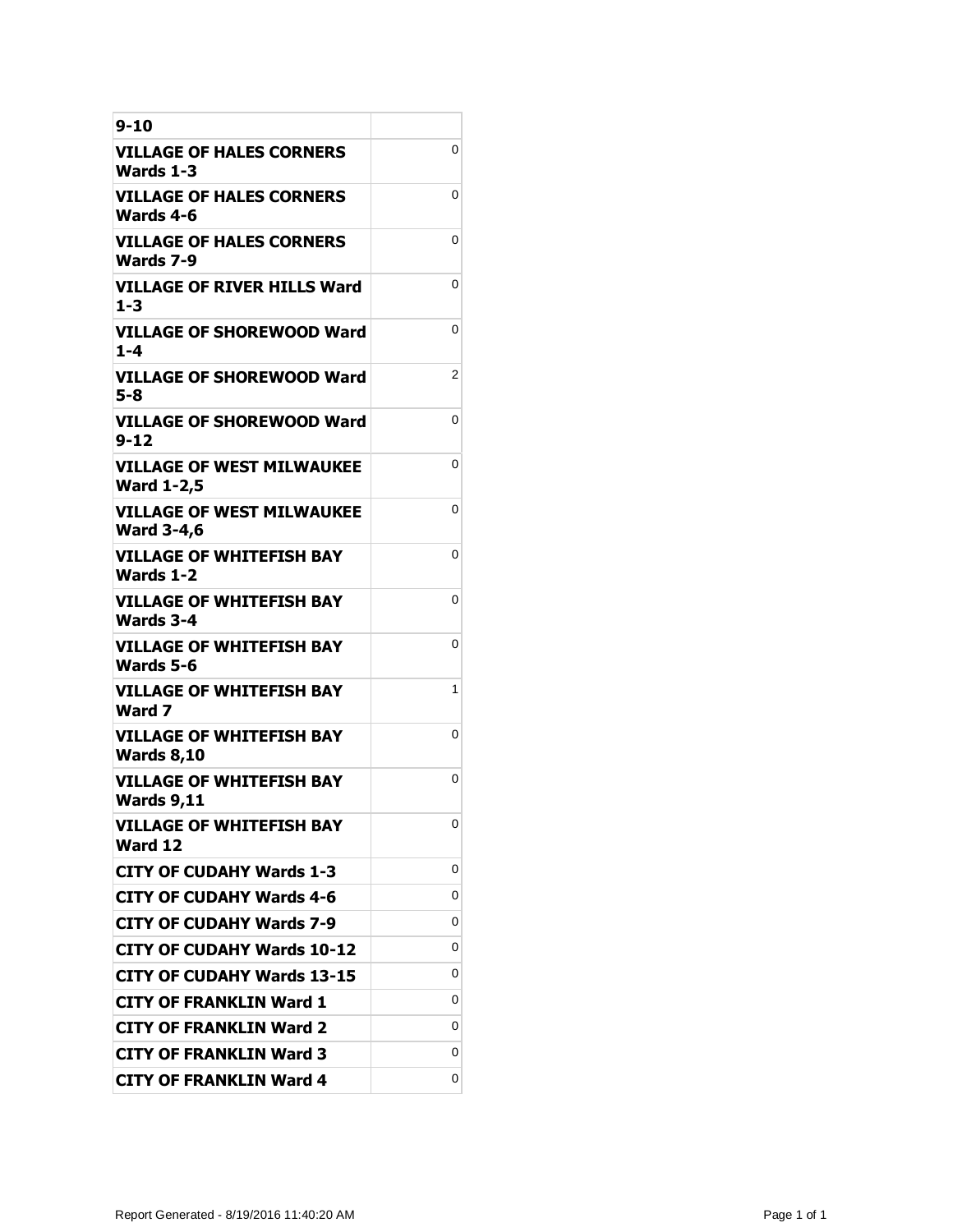| <b>CITY OF FRANKLIN Ward 5</b>     | 0 |
|------------------------------------|---|
| <b>CITY OF FRANKLIN Ward 6</b>     | 0 |
| <b>CITY OF FRANKLIN Ward 7</b>     | 0 |
| <b>CITY OF FRANKLIN Ward 8</b>     | 0 |
| <b>CITY OF FRANKLIN Ward 9</b>     | 0 |
| <b>CITY OF FRANKLIN Ward 10</b>    | 0 |
| <b>CITY OF FRANKLIN Ward 11</b>    | 0 |
| <b>CITY OF FRANKLIN Ward 12</b>    | 0 |
| <b>CITY OF FRANKLIN Ward 13</b>    | 0 |
| <b>CITY OF FRANKLIN Ward 14</b>    | 0 |
| <b>CITY OF FRANKLIN Ward 15A</b>   | 0 |
| <b>CITY OF FRANKLIN Ward 15B</b>   | 0 |
| <b>CITY OF FRANKLIN Ward 16</b>    | 0 |
| <b>CITY OF FRANKLIN Ward 17</b>    | 0 |
| <b>CITY OF FRANKLIN Ward 18</b>    | 0 |
| <b>CITY OF FRANKLIN Ward 19</b>    | 0 |
| <b>CITY OF FRANKLIN Ward 20</b>    | 0 |
| <b>CITY OF FRANKLIN Ward 21</b>    | 0 |
| <b>CITY OF FRANKLIN Ward 22B</b>   | 0 |
| <b>CITY OF FRANKLIN Ward 22A</b>   | 0 |
| <b>CITY OF FRANKLIN Ward 23</b>    | 0 |
| <b>CITY OF GLENDALE Ward 1,7</b>   | 0 |
| <b>CITY OF GLENDALE Wards 2,8S</b> | 0 |
| <b>CITY OF GLENDALE Ward 3,9</b>   | 0 |
| <b>CITY OF GLENDALE Ward 4,10</b>  | 0 |
| <b>CITY OF GLENDALE Wards 5,11</b> | 0 |
| <b>CITY OF GLENDALE Ward 6,12</b>  | 0 |
| <b>CITY OF GLENDALE Ward 8</b>     | 0 |
| <b>CITY OF GLENDALE Ward 11S</b>   | 0 |
| <b>CITY OF GREENFIELD Ward 1</b>   | 0 |
| <b>CITY OF GREENFIELD Ward 2</b>   | 0 |
| <b>CITY OF GREENFIELD Ward 3</b>   | 0 |
| <b>CITY OF GREENFIELD Ward 4</b>   | 0 |
| <b>CITY OF GREENFIELD Ward 5</b>   | 0 |
| <b>CITY OF GREENFIELD Ward 6</b>   | 0 |
| <b>CITY OF GREENFIELD Ward 7</b>   | 0 |
| <b>CITY OF GREENFIELD Ward 8</b>   | 0 |
| <b>CITY OF GREENFIELD Ward 9</b>   | 0 |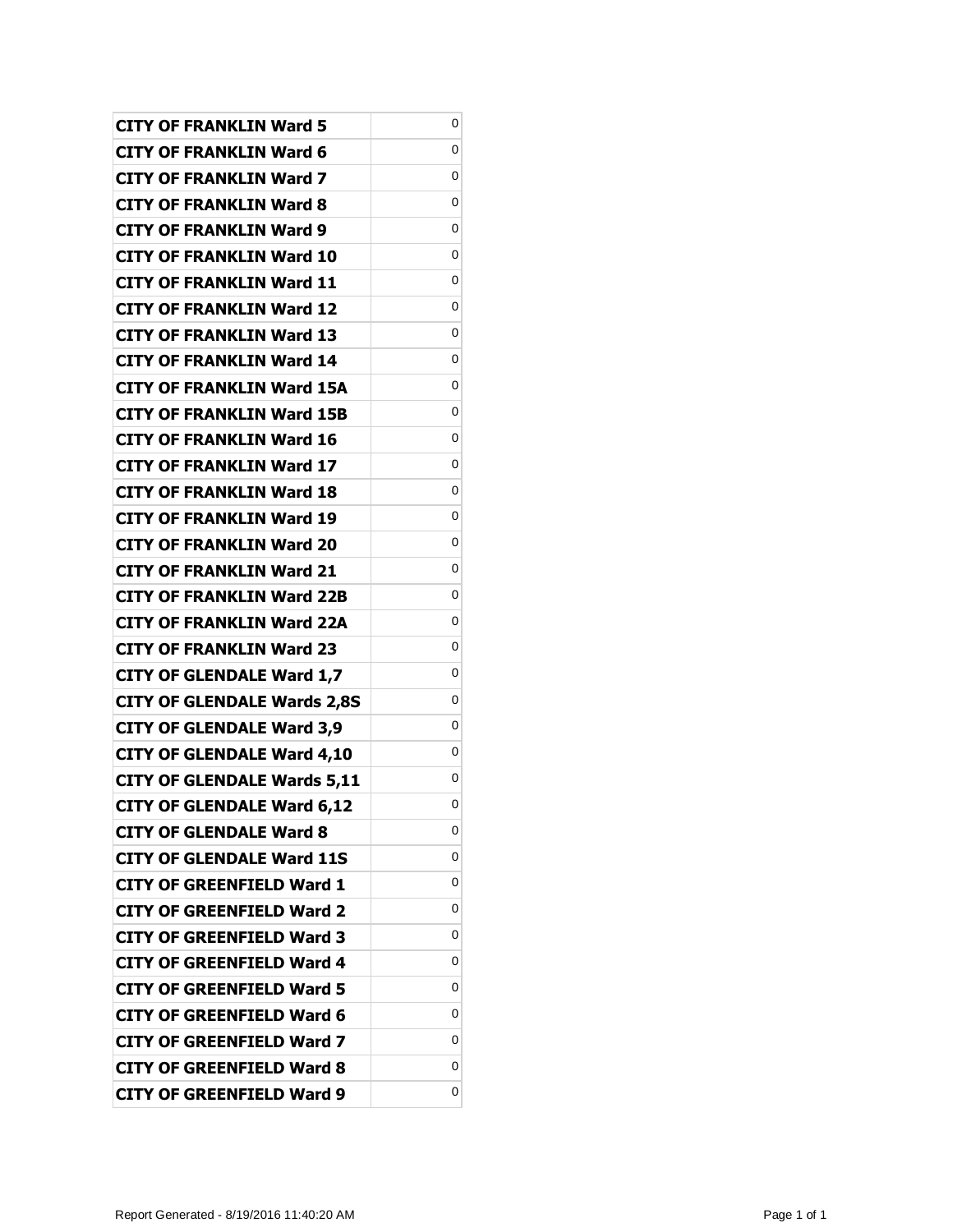| CITY OF GREENFIELD Ward 10        | 0 |
|-----------------------------------|---|
| CITY OF GREENFIELD Ward 11        | 0 |
| CITY OF GREENFIELD Ward 12        | 0 |
| CITY OF GREENFIELD Ward 13        | 0 |
| CITY OF GREENFIELD Ward 14        | 0 |
| CITY OF GREENFIELD Ward 15        | 0 |
| CITY OF GREENFIELD Ward 16        | 0 |
| CITY OF GREENFIELD Ward 17        | 0 |
| CITY OF GREENFIELD Ward 18        | 0 |
| CITY OF GREENFIELD Ward 19        | 0 |
| <b>CITY OF GREENFIELD Ward 20</b> | 0 |
| CITY OF GREENFIELD Ward 21        | 0 |
| CITY OF MILWAUKEE Ward 1          | 0 |
| CITY OF MILWAUKEE Ward 2          | 0 |
| <b>CITY OF MILWAUKEE Ward 3</b>   | 0 |
| <b>CITY OF MILWAUKEE Ward 4</b>   | 0 |
| CITY OF MILWAUKEE Ward 5          | 0 |
| CITY OF MILWAUKEE Ward 6          | 0 |
| CITY OF MILWAUKEE Ward 7          | 0 |
| <b>CITY OF MILWAUKEE Ward 8</b>   | 0 |
| <b>CITY OF MILWAUKEE Ward 9</b>   | 0 |
| CITY OF MILWAUKEE Ward 10         | 0 |
| CITY OF MILWAUKEE Ward 11         | 0 |
| <b>CITY OF MILWAUKEE Ward 12</b>  | 0 |
| <b>CITY OF MILWAUKEE Ward 13</b>  | 0 |
| <b>CITY OF MILWAUKEE Ward 14</b>  | 0 |
| <b>CITY OF MILWAUKEE Ward 15</b>  | 0 |
| <b>CITY OF MILWAUKEE Ward 16</b>  | 0 |
| <b>CITY OF MILWAUKEE Ward 17</b>  | 1 |
| <b>CITY OF MILWAUKEE Ward 18</b>  | 0 |
| <b>CITY OF MILWAUKEE Ward 19</b>  | 0 |
| <b>CITY OF MILWAUKEE Ward 20</b>  | 0 |
| <b>CITY OF MILWAUKEE Ward 21</b>  | 1 |
| <b>CITY OF MILWAUKEE Ward 22</b>  | 0 |
| <b>CITY OF MILWAUKEE Ward 23</b>  | 0 |
| <b>CITY OF MILWAUKEE Ward 24</b>  | 0 |
| <b>CITY OF MILWAUKEE Ward 25</b>  | 0 |
| <b>CITY OF MILWAUKEE Ward 26</b>  | 0 |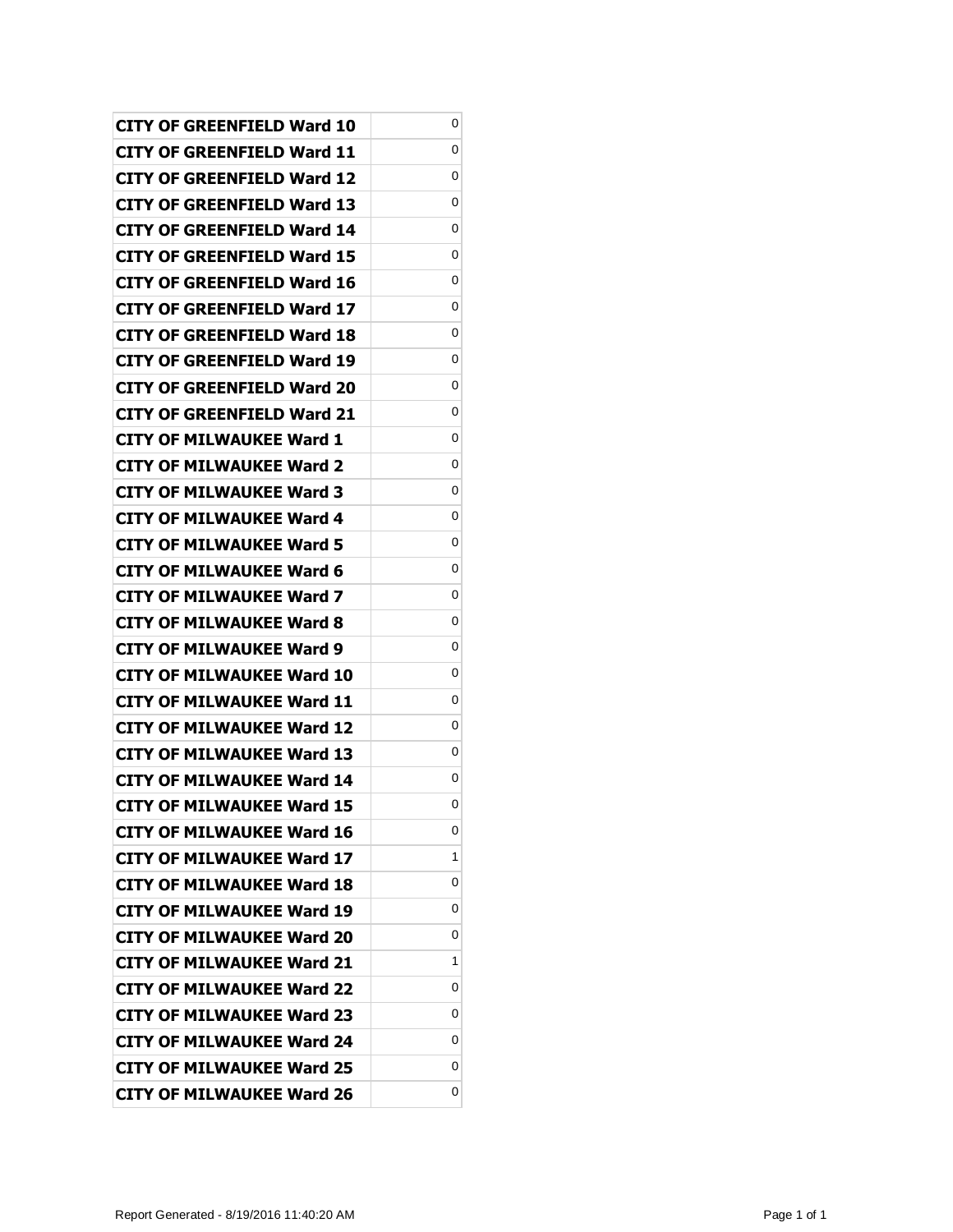| CITY OF MILWAUKEE Ward 27        | 0 |
|----------------------------------|---|
| CITY OF MILWAUKEE Ward 28        | 0 |
| CITY OF MILWAUKEE Ward 29        | 0 |
| <b>CITY OF MILWAUKEE Ward 30</b> | 0 |
| <b>CITY OF MILWAUKEE Ward 31</b> | 0 |
| CITY OF MILWAUKEE Ward 32        | 0 |
| <b>CITY OF MILWAUKEE Ward 33</b> | 0 |
| <b>CITY OF MILWAUKEE Ward 34</b> | 0 |
| <b>CITY OF MILWAUKEE Ward 35</b> | 0 |
| CITY OF MILWAUKEE Ward 36        | 0 |
| CITY OF MILWAUKEE Ward 37        | 0 |
| CITY OF MILWAUKEE Ward 38        | 0 |
| <b>CITY OF MILWAUKEE Ward 39</b> | 0 |
| CITY OF MILWAUKEE Ward 40        | 1 |
| CITY OF MILWAUKEE Ward 41        | 0 |
| CITY OF MILWAUKEE Ward 42        | 0 |
| CITY OF MILWAUKEE Ward 43        | 0 |
| <b>CITY OF MILWAUKEE Ward 44</b> | 0 |
| <b>CITY OF MILWAUKEE Ward 45</b> | 0 |
| CITY OF MILWAUKEE Ward 46        | 0 |
| <b>CITY OF MILWAUKEE Ward 47</b> | 0 |
| CITY OF MILWAUKEE Ward 48        | 0 |
| CITY OF MILWAUKEE Ward 49        | 0 |
| CITY OF MILWAUKEE Ward 50        | 0 |
| CITY OF MILWAUKEE Ward 51        | 0 |
| <b>CITY OF MILWAUKEE Ward 52</b> | 1 |
| <b>CITY OF MILWAUKEE Ward 53</b> | 0 |
| <b>CITY OF MILWAUKEE Ward 54</b> | 0 |
| <b>CITY OF MILWAUKEE Ward 55</b> | 0 |
| <b>CITY OF MILWAUKEE Ward 56</b> | 0 |
| <b>CITY OF MILWAUKEE Ward 57</b> | 0 |
| <b>CITY OF MILWAUKEE Ward 58</b> | 0 |
| <b>CITY OF MILWAUKEE Ward 59</b> | 0 |
| CITY OF MILWAUKEE Ward 60        | 0 |
| <b>CITY OF MILWAUKEE Ward 61</b> | 0 |
| <b>CITY OF MILWAUKEE Ward 62</b> | 0 |
| <b>CITY OF MILWAUKEE Ward 63</b> | 0 |
| <b>CITY OF MILWAUKEE Ward 64</b> | 0 |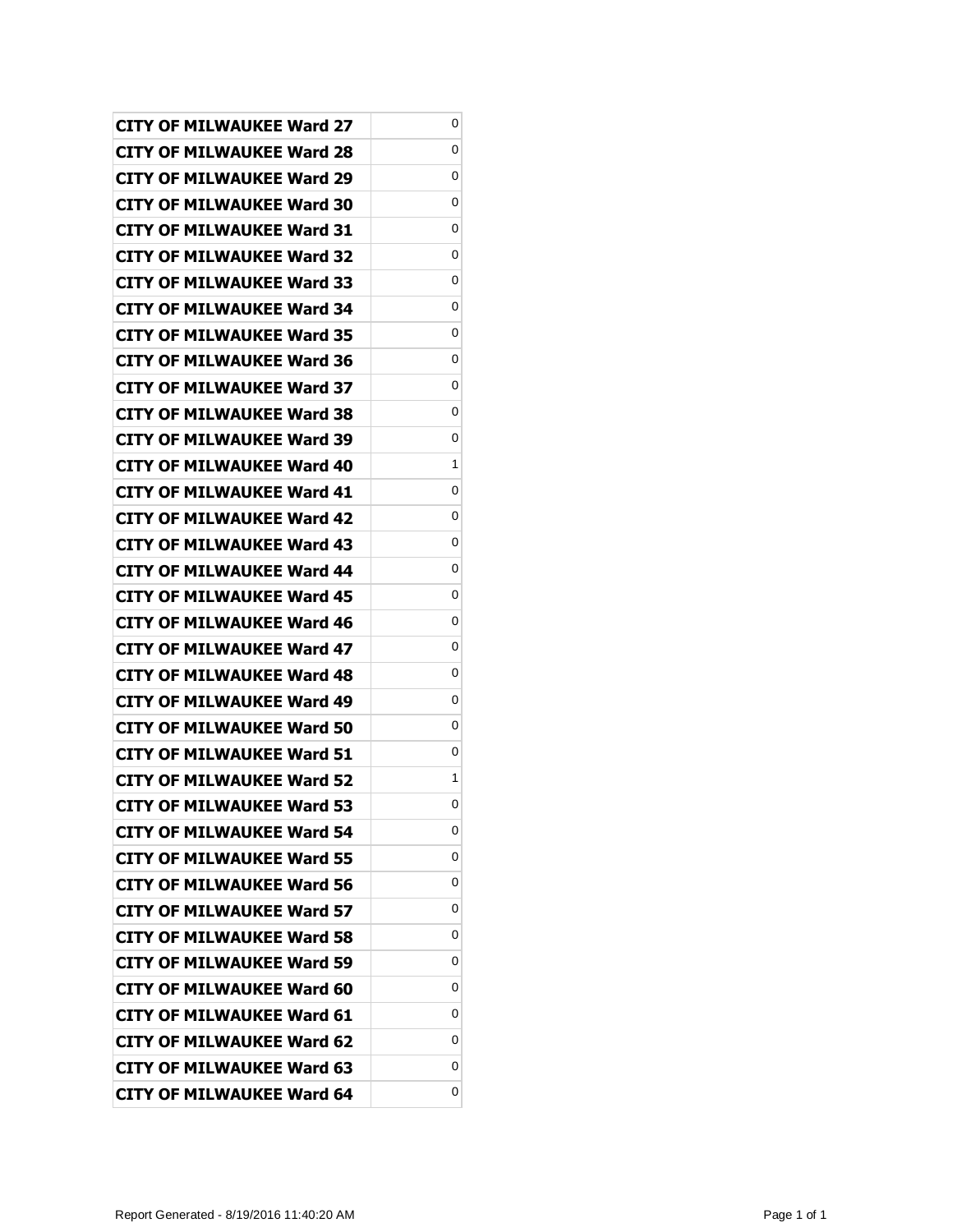| CITY OF MILWAUKEE Ward 65         | 0 |
|-----------------------------------|---|
| CITY OF MILWAUKEE Ward 66         | 0 |
| CITY OF MILWAUKEE Ward 67         | 0 |
| <b>CITY OF MILWAUKEE Ward 68</b>  | 0 |
| <b>CITY OF MILWAUKEE Ward 69</b>  | 0 |
| CITY OF MILWAUKEE Ward 70         | 0 |
| CITY OF MILWAUKEE Ward 71         | 0 |
| <b>CITY OF MILWAUKEE Ward 72</b>  | 0 |
| CITY OF MILWAUKEE Ward 73         | 0 |
| CITY OF MILWAUKEE Ward 74         | 0 |
| CITY OF MILWAUKEE Ward 75         | 0 |
| CITY OF MILWAUKEE Ward 76         | 0 |
| <b>CITY OF MILWAUKEE Ward 77</b>  | 0 |
| <b>CITY OF MILWAUKEE Ward 78</b>  | 0 |
| CITY OF MILWAUKEE Ward 79         | 0 |
| CITY OF MILWAUKEE Ward 80         | 0 |
| CITY OF MILWAUKEE Ward 81         | 0 |
| <b>CITY OF MILWAUKEE Ward 82</b>  | 0 |
| <b>CITY OF MILWAUKEE Ward 83</b>  | 0 |
| CITY OF MILWAUKEE Ward 84         | 0 |
| <b>CITY OF MILWAUKEE Ward 85</b>  | 0 |
| CITY OF MILWAUKEE Ward 86         | 0 |
| CITY OF MILWAUKEE Ward 87         | 1 |
| CITY OF MILWAUKEE Ward 88         | 0 |
| CITY OF MILWAUKEE Ward 89         | 0 |
| <b>CITY OF MILWAUKEE Ward 90</b>  | 0 |
| <b>CITY OF MILWAUKEE Ward 91</b>  | 0 |
| <b>CITY OF MILWAUKEE Ward 92</b>  | 0 |
| <b>CITY OF MILWAUKEE Ward 93</b>  | 0 |
| <b>CITY OF MILWAUKEE Ward 94</b>  | 0 |
| <b>CITY OF MILWAUKEE Ward 95</b>  | 0 |
| <b>CITY OF MILWAUKEE Ward 96</b>  | 0 |
| <b>CITY OF MILWAUKEE Ward 97</b>  | 0 |
| <b>CITY OF MILWAUKEE Ward 98</b>  | 0 |
| <b>CITY OF MILWAUKEE Ward 99</b>  | 0 |
| <b>CITY OF MILWAUKEE Ward 100</b> | 0 |
| <b>CITY OF MILWAUKEE Ward 101</b> | 0 |
| <b>CITY OF MILWAUKEE Ward 102</b> | 0 |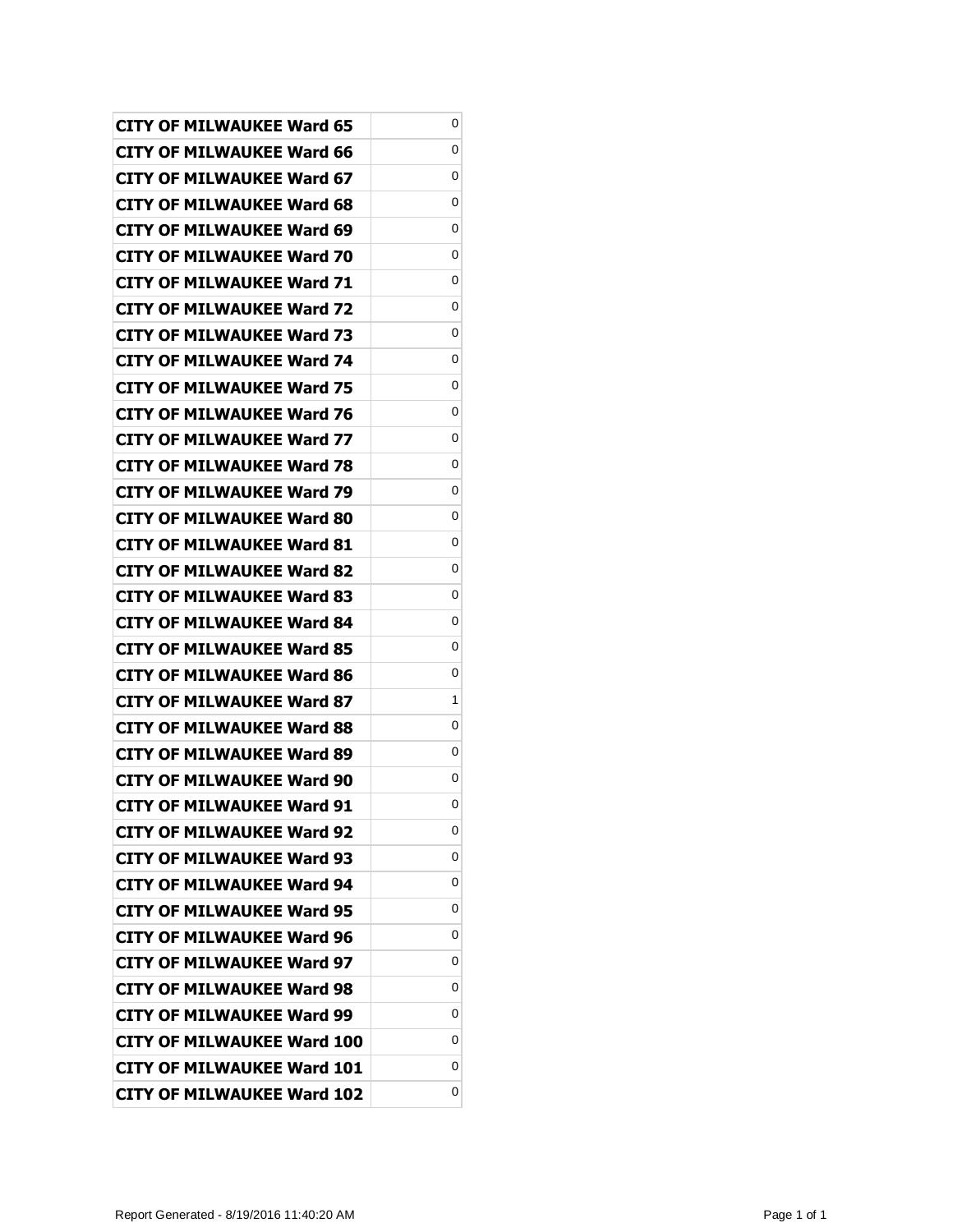| <b>CITY OF MILWAUKEE Ward 103</b> | 0 |
|-----------------------------------|---|
| <b>CITY OF MILWAUKEE Ward 104</b> | 0 |
| CITY OF MILWAUKEE Ward 105        | 0 |
| <b>CITY OF MILWAUKEE Ward 106</b> | 0 |
| <b>CITY OF MILWAUKEE Ward 107</b> | 0 |
| <b>CITY OF MILWAUKEE Ward 108</b> | 0 |
| CITY OF MILWAUKEE Ward 109        | 0 |
| CITY OF MILWAUKEE Ward 110        | 0 |
| <b>CITY OF MILWAUKEE Ward 111</b> | 0 |
| <b>CITY OF MILWAUKEE Ward 112</b> | 0 |
| CITY OF MILWAUKEE Ward 113        | 0 |
| CITY OF MILWAUKEE Ward 114        | 0 |
| <b>CITY OF MILWAUKEE Ward 115</b> | 0 |
| <b>CITY OF MILWAUKEE Ward 116</b> | 0 |
| <b>CITY OF MILWAUKEE Ward 117</b> | 0 |
| <b>CITY OF MILWAUKEE Ward 118</b> | 0 |
| CITY OF MILWAUKEE Ward 119        | 0 |
| CITY OF MILWAUKEE Ward 120        | 0 |
| <b>CITY OF MILWAUKEE Ward 121</b> | 0 |
| <b>CITY OF MILWAUKEE Ward 122</b> | 0 |
| <b>CITY OF MILWAUKEE Ward 123</b> | 0 |
| <b>CITY OF MILWAUKEE Ward 124</b> | 0 |
| <b>CITY OF MILWAUKEE Ward 125</b> | 0 |
| CITY OF MILWAUKEE Ward 126        | 0 |
| <b>CITY OF MILWAUKEE Ward 127</b> | 0 |
| <b>CITY OF MILWAUKEE Ward 128</b> | 0 |
| <b>CITY OF MILWAUKEE Ward 129</b> | 0 |
| <b>CITY OF MILWAUKEE Ward 130</b> | 0 |
| <b>CITY OF MILWAUKEE Ward 131</b> | 0 |
| <b>CITY OF MILWAUKEE Ward 132</b> | 0 |
| CITY OF MILWAUKEE Ward 133        | 0 |
| <b>CITY OF MILWAUKEE Ward 134</b> | 0 |
| <b>CITY OF MILWAUKEE Ward 135</b> | 0 |
| CITY OF MILWAUKEE Ward 136        | 0 |
| CITY OF MILWAUKEE Ward 137        | 0 |
| <b>CITY OF MILWAUKEE Ward 138</b> | 0 |
| <b>CITY OF MILWAUKEE Ward 139</b> | 1 |
| <b>CITY OF MILWAUKEE Ward 140</b> | 0 |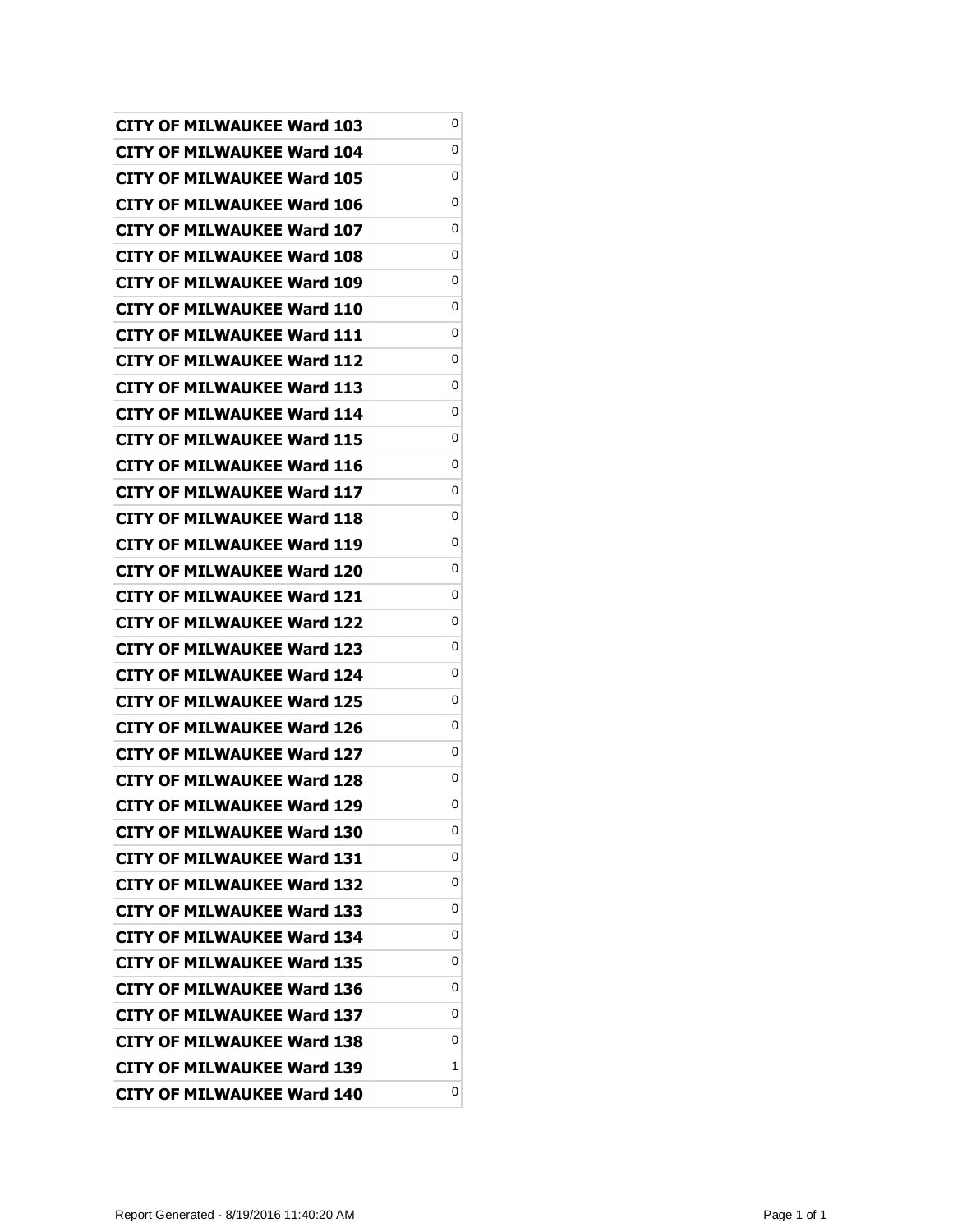| <b>CITY OF MILWAUKEE Ward 141</b> | 0 |
|-----------------------------------|---|
| CITY OF MILWAUKEE Ward 142        | 0 |
| <b>CITY OF MILWAUKEE Ward 143</b> | 0 |
| <b>CITY OF MILWAUKEE Ward 144</b> | 0 |
| <b>CITY OF MILWAUKEE Ward 145</b> | 0 |
| CITY OF MILWAUKEE Ward 146        | 0 |
| CITY OF MILWAUKEE Ward 147        | 0 |
| <b>CITY OF MILWAUKEE Ward 148</b> | 0 |
| <b>CITY OF MILWAUKEE Ward 149</b> | 0 |
| CITY OF MILWAUKEE Ward 150        | 0 |
| CITY OF MILWAUKEE Ward 151        | 0 |
| CITY OF MILWAUKEE Ward 152        | 0 |
| <b>CITY OF MILWAUKEE Ward 153</b> | 0 |
| <b>CITY OF MILWAUKEE Ward 154</b> | 0 |
| <b>CITY OF MILWAUKEE Ward 155</b> | 0 |
| CITY OF MILWAUKEE Ward 156        | 0 |
| CITY OF MILWAUKEE Ward 157        | 0 |
| <b>CITY OF MILWAUKEE Ward 158</b> | 0 |
| CITY OF MILWAUKEE Ward 159        | 0 |
| CITY OF MILWAUKEE Ward 160        | 0 |
| <b>CITY OF MILWAUKEE Ward 161</b> | 0 |
| CITY OF MILWAUKEE Ward 162        | 0 |
| CITY OF MILWAUKEE Ward 163        | 0 |
| CITY OF MILWAUKEE Ward 164        | 0 |
| CITY OF MILWAUKEE Ward 165        | 0 |
| <b>CITY OF MILWAUKEE Ward 166</b> | 0 |
| <b>CITY OF MILWAUKEE Ward 167</b> | 0 |
| <b>CITY OF MILWAUKEE Ward 168</b> | 1 |
| CITY OF MILWAUKEE Ward 169        | 0 |
| <b>CITY OF MILWAUKEE Ward 170</b> | 0 |
| <b>CITY OF MILWAUKEE Ward 171</b> | 0 |
| <b>CITY OF MILWAUKEE Ward 172</b> | 0 |
| <b>CITY OF MILWAUKEE Ward 173</b> | 0 |
| <b>CITY OF MILWAUKEE Ward 174</b> | 0 |
| <b>CITY OF MILWAUKEE Ward 175</b> | 0 |
| <b>CITY OF MILWAUKEE Ward 176</b> | 0 |
| <b>CITY OF MILWAUKEE Ward 177</b> | 0 |
| <b>CITY OF MILWAUKEE Ward 178</b> | 0 |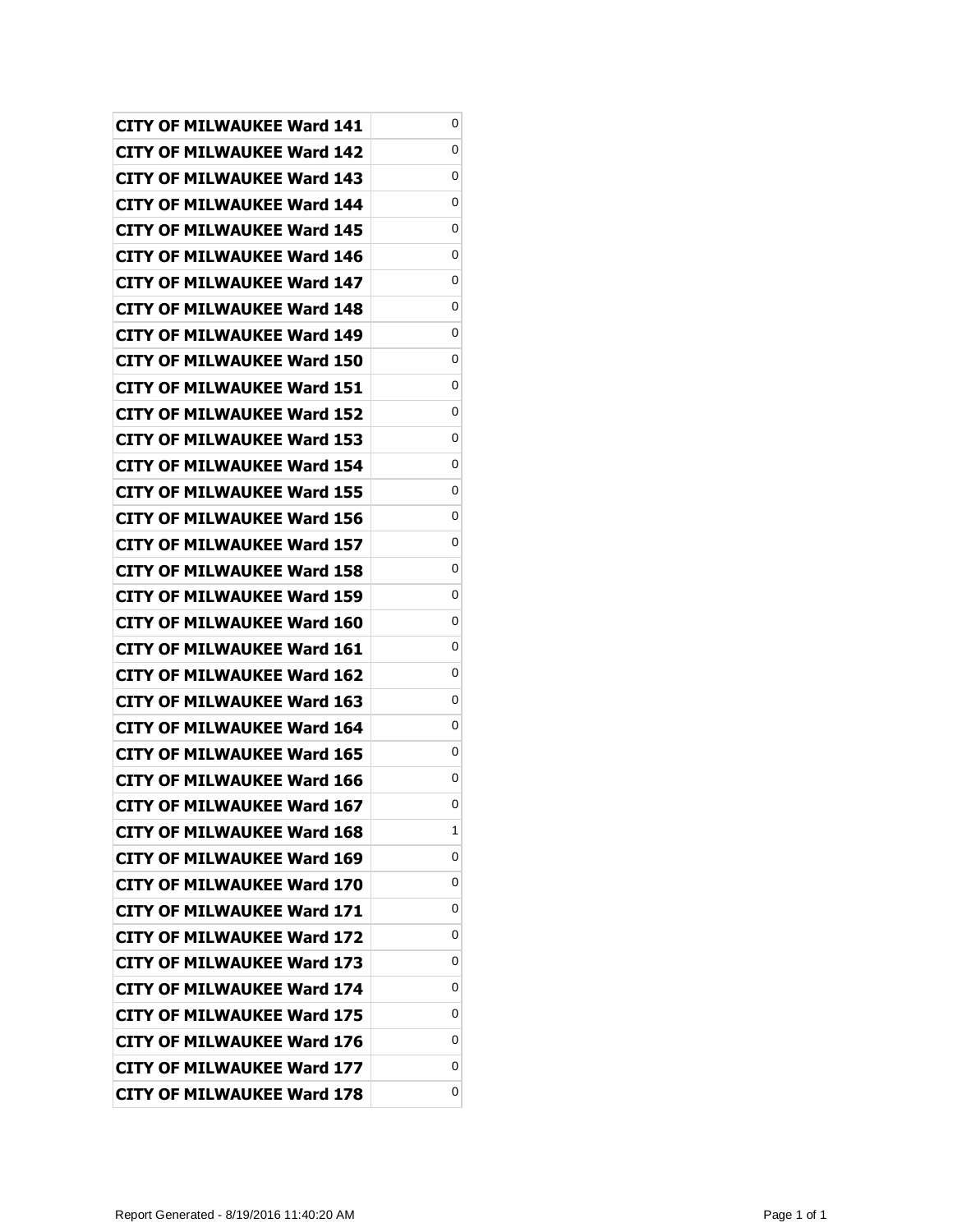| <b>CITY OF MILWAUKEE Ward 179</b> | 0 |
|-----------------------------------|---|
| CITY OF MILWAUKEE Ward 180        | 0 |
| <b>CITY OF MILWAUKEE Ward 181</b> | 0 |
| <b>CITY OF MILWAUKEE Ward 182</b> | 0 |
| <b>CITY OF MILWAUKEE Ward 183</b> | 0 |
| CITY OF MILWAUKEE Ward 184        | 0 |
| CITY OF MILWAUKEE Ward 185        | 0 |
| <b>CITY OF MILWAUKEE Ward 186</b> | 0 |
| <b>CITY OF MILWAUKEE Ward 187</b> | 0 |
| CITY OF MILWAUKEE Ward 188        | 0 |
| <b>CITY OF MILWAUKEE Ward 189</b> | 0 |
| CITY OF MILWAUKEE Ward 190        | 0 |
| <b>CITY OF MILWAUKEE Ward 191</b> | 0 |
| <b>CITY OF MILWAUKEE Ward 192</b> | 0 |
| <b>CITY OF MILWAUKEE Ward 193</b> | 0 |
| CITY OF MILWAUKEE Ward 194        | 0 |
| CITY OF MILWAUKEE Ward 195        | 0 |
| <b>CITY OF MILWAUKEE Ward 196</b> | 1 |
| <b>CITY OF MILWAUKEE Ward 197</b> | 0 |
| CITY OF MILWAUKEE Ward 198        | 0 |
| <b>CITY OF MILWAUKEE Ward 199</b> | 0 |
| CITY OF MILWAUKEE Ward 200        | 0 |
| CITY OF MILWAUKEE Ward 201        | 0 |
| CITY OF MILWAUKEE Ward 202        | 0 |
| CITY OF MILWAUKEE Ward 203        | 0 |
| <b>CITY OF MILWAUKEE Ward 204</b> | 0 |
| <b>CITY OF MILWAUKEE Ward 205</b> | 0 |
| <b>CITY OF MILWAUKEE Ward 206</b> | 0 |
| <b>CITY OF MILWAUKEE Ward 207</b> | 0 |
| <b>CITY OF MILWAUKEE Ward 208</b> | 0 |
| <b>CITY OF MILWAUKEE Ward 209</b> | 0 |
| <b>CITY OF MILWAUKEE Ward 210</b> | 0 |
| <b>CITY OF MILWAUKEE Ward 211</b> | 0 |
| <b>CITY OF MILWAUKEE Ward 212</b> | 0 |
| <b>CITY OF MILWAUKEE Ward 213</b> | 0 |
| <b>CITY OF MILWAUKEE Ward 214</b> | 0 |
| <b>CITY OF MILWAUKEE Ward 215</b> | 0 |
| <b>CITY OF MILWAUKEE Ward 216</b> | 0 |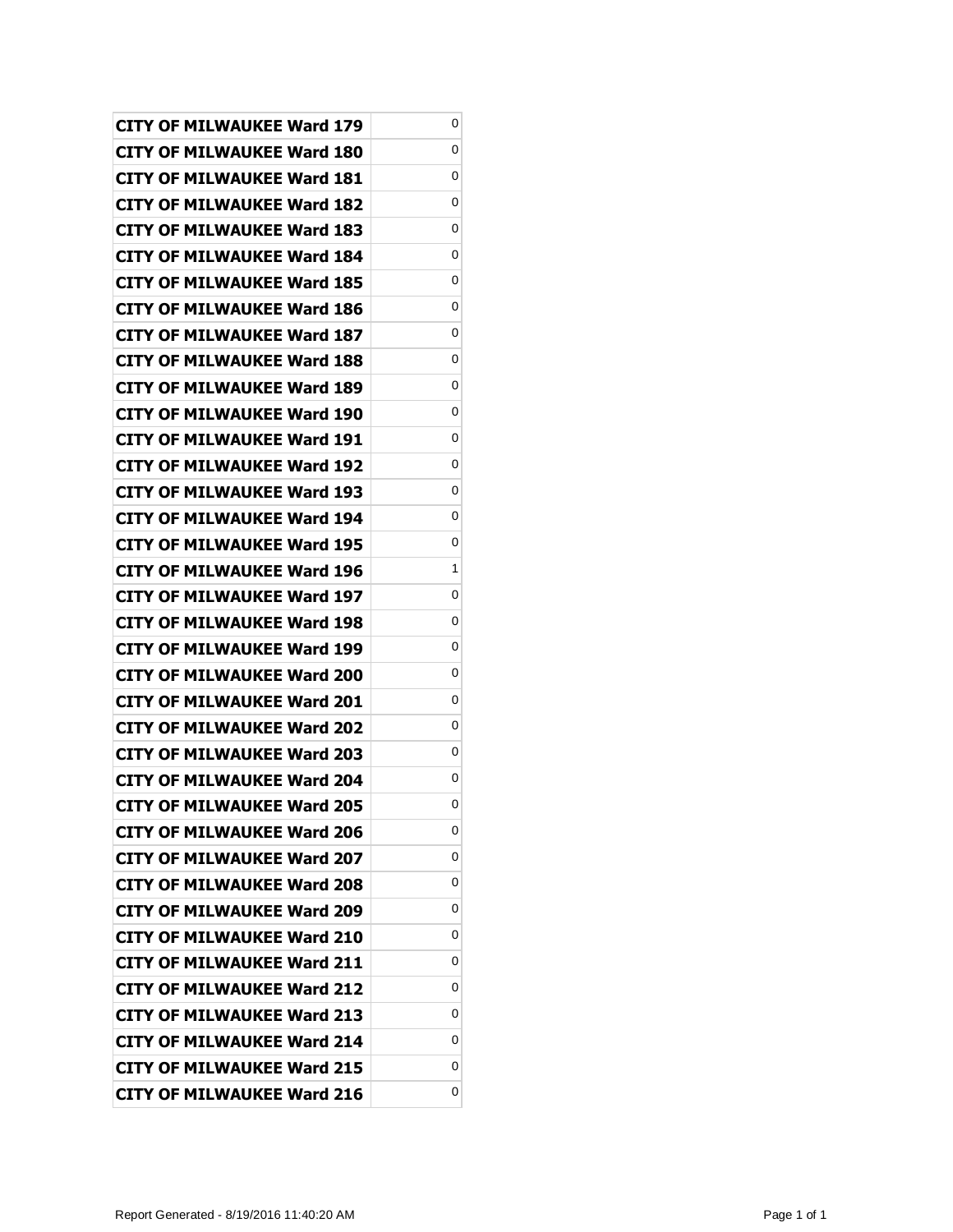| <b>CITY OF MILWAUKEE Ward 217</b> | 0 |
|-----------------------------------|---|
| CITY OF MILWAUKEE Ward 218        | 0 |
| <b>CITY OF MILWAUKEE Ward 219</b> | 0 |
| <b>CITY OF MILWAUKEE Ward 220</b> | 0 |
| <b>CITY OF MILWAUKEE Ward 221</b> | 0 |
| CITY OF MILWAUKEE Ward 222        | 0 |
| CITY OF MILWAUKEE Ward 223        | 0 |
| <b>CITY OF MILWAUKEE Ward 224</b> | 0 |
| <b>CITY OF MILWAUKEE Ward 225</b> | 0 |
| CITY OF MILWAUKEE Ward 226        | 0 |
| <b>CITY OF MILWAUKEE Ward 227</b> | 0 |
| CITY OF MILWAUKEE Ward 228        | 0 |
| <b>CITY OF MILWAUKEE Ward 229</b> | 0 |
| <b>CITY OF MILWAUKEE Ward 230</b> | 0 |
| CITY OF MILWAUKEE Ward 231        | 0 |
| CITY OF MILWAUKEE Ward 232        | 0 |
| CITY OF MILWAUKEE Ward 233        | 0 |
| <b>CITY OF MILWAUKEE Ward 234</b> | 0 |
| <b>CITY OF MILWAUKEE Ward 235</b> | 0 |
| CITY OF MILWAUKEE Ward 236        | 0 |
| <b>CITY OF MILWAUKEE Ward 237</b> | 0 |
| CITY OF MILWAUKEE Ward 238        | 1 |
| CITY OF MILWAUKEE Ward 239        | 0 |
| CITY OF MILWAUKEE Ward 240        | 0 |
| CITY OF MILWAUKEE Ward 241        | 0 |
| <b>CITY OF MILWAUKEE Ward 242</b> | 0 |
| <b>CITY OF MILWAUKEE Ward 243</b> | 0 |
| <b>CITY OF MILWAUKEE Ward 244</b> | 1 |
| <b>CITY OF MILWAUKEE Ward 245</b> | 1 |
| <b>CITY OF MILWAUKEE Ward 246</b> | 0 |
| <b>CITY OF MILWAUKEE Ward 247</b> | 0 |
| <b>CITY OF MILWAUKEE Ward 248</b> | 0 |
| <b>CITY OF MILWAUKEE Ward 249</b> | 0 |
| CITY OF MILWAUKEE Ward 250        | 0 |
| <b>CITY OF MILWAUKEE Ward 251</b> | 0 |
| <b>CITY OF MILWAUKEE Ward 252</b> | 0 |
| <b>CITY OF MILWAUKEE Ward 253</b> | 0 |
| <b>CITY OF MILWAUKEE Ward 254</b> | 0 |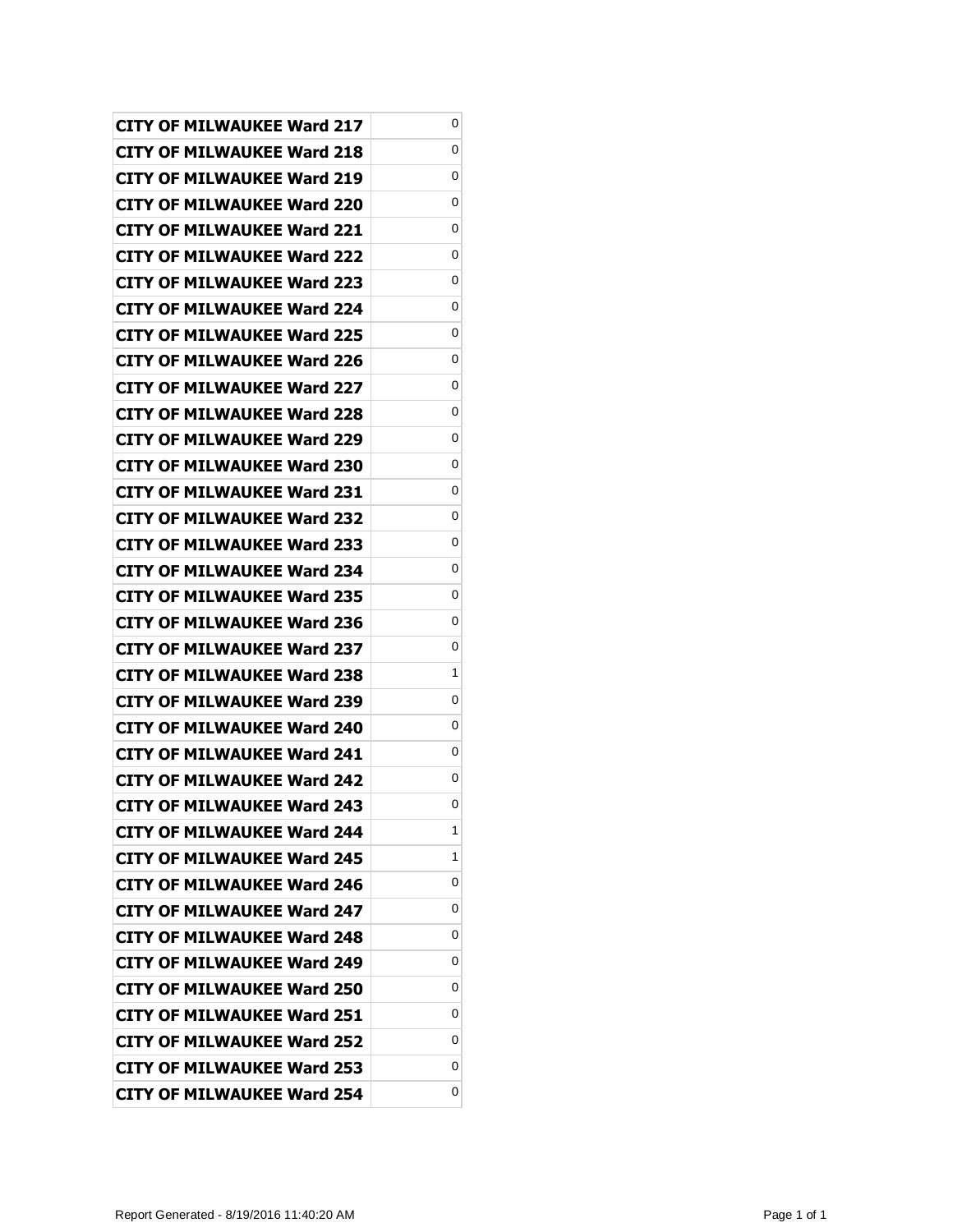| <b>CITY OF MILWAUKEE Ward 255</b> | 0 |
|-----------------------------------|---|
| CITY OF MILWAUKEE Ward 256        | 0 |
| <b>CITY OF MILWAUKEE Ward 257</b> | 0 |
| <b>CITY OF MILWAUKEE Ward 258</b> | 0 |
| <b>CITY OF MILWAUKEE Ward 259</b> | 0 |
| CITY OF MILWAUKEE Ward 260        | 0 |
| CITY OF MILWAUKEE Ward 261        | 0 |
| <b>CITY OF MILWAUKEE Ward 262</b> | 0 |
| <b>CITY OF MILWAUKEE Ward 263</b> | 0 |
| CITY OF MILWAUKEE Ward 264        | 0 |
| <b>CITY OF MILWAUKEE Ward 265</b> | 1 |
| CITY OF MILWAUKEE Ward 266        | 0 |
| <b>CITY OF MILWAUKEE Ward 267</b> | 0 |
| <b>CITY OF MILWAUKEE Ward 268</b> | 0 |
| CITY OF MILWAUKEE Ward 269        | 0 |
| CITY OF MILWAUKEE Ward 270        | 0 |
| CITY OF MILWAUKEE Ward 271        | 0 |
| <b>CITY OF MILWAUKEE Ward 272</b> | 0 |
| <b>CITY OF MILWAUKEE Ward 273</b> | 0 |
| CITY OF MILWAUKEE Ward 274        | 0 |
| <b>CITY OF MILWAUKEE Ward 275</b> | 0 |
| CITY OF MILWAUKEE Ward 276        | 0 |
| CITY OF MILWAUKEE Ward 277        | 0 |
| CITY OF MILWAUKEE Ward 278        | 0 |
| CITY OF MILWAUKEE Ward 279        | 0 |
| <b>CITY OF MILWAUKEE Ward 280</b> | 0 |
| <b>CITY OF MILWAUKEE Ward 281</b> | 0 |
| <b>CITY OF MILWAUKEE Ward 282</b> | 0 |
| <b>CITY OF MILWAUKEE Ward 283</b> | 0 |
| <b>CITY OF MILWAUKEE Ward 284</b> | 1 |
| <b>CITY OF MILWAUKEE Ward 285</b> | 0 |
| <b>CITY OF MILWAUKEE Ward 286</b> | 0 |
| <b>CITY OF MILWAUKEE Ward 287</b> | 0 |
| CITY OF MILWAUKEE Ward 288        | 0 |
| <b>CITY OF MILWAUKEE Ward 289</b> | 0 |
| <b>CITY OF MILWAUKEE Ward 290</b> | 0 |
| <b>CITY OF MILWAUKEE Ward 291</b> | 0 |
| <b>CITY OF MILWAUKEE Ward 292</b> | 0 |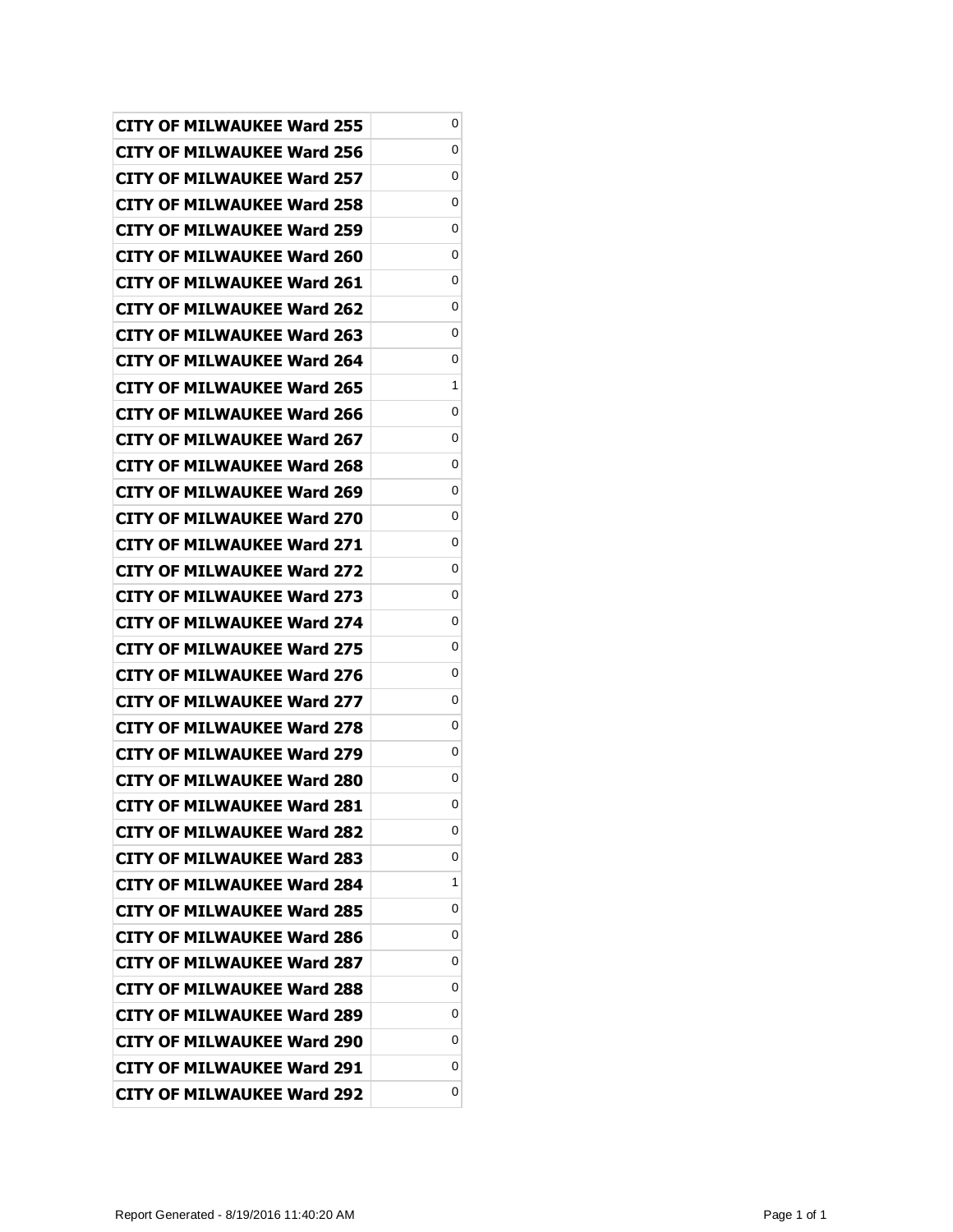| <b>CITY OF MILWAUKEE Ward 293</b>        | 1 |
|------------------------------------------|---|
| CITY OF MILWAUKEE Ward 294               | 0 |
| CITY OF MILWAUKEE Ward 295               | 0 |
| CITY OF MILWAUKEE Ward 296               | 0 |
| CITY OF MILWAUKEE Ward 297               | 0 |
| <b>CITY OF MILWAUKEE Ward 298</b>        | 0 |
| CITY OF MILWAUKEE Ward 299               | 0 |
| <b>CITY OF MILWAUKEE Ward 300</b>        | 0 |
| <b>CITY OF MILWAUKEE Ward 301</b>        | 0 |
| CITY OF MILWAUKEE Ward 302               | 0 |
| CITY OF MILWAUKEE Ward 303               | 0 |
| CITY OF MILWAUKEE Ward 304               | 0 |
| CITY OF MILWAUKEE Ward 305               | 0 |
| <b>CITY OF MILWAUKEE Ward 306</b>        | 0 |
| <b>CITY OF MILWAUKEE Ward 307</b>        | 0 |
| CITY OF MILWAUKEE Ward 308               | 0 |
| CITY OF MILWAUKEE Ward 309               | 0 |
| CITY OF MILWAUKEE Ward 310               | 0 |
| <b>CITY OF MILWAUKEE Ward 311</b>        | 0 |
| <b>CITY OF MILWAUKEE Ward 312</b>        | 0 |
| CITY OF MILWAUKEE Ward 313               | 0 |
| <b>CITY OF MILWAUKEE Ward 314</b>        | 0 |
| <b>CITY OF MILWAUKEE Ward 315</b>        | 1 |
| <b>CITY OF MILWAUKEE Ward 316</b>        | 0 |
| CITY OF MILWAUKEE Ward 317               | 0 |
| <b>CITY OF MILWAUKEE Ward 320</b>        | 0 |
| <b>CITY OF MILWAUKEE Ward 321</b>        | 0 |
| <b>CITY OF MILWAUKEE Ward 322</b>        | 0 |
| <b>CITY OF MILWAUKEE Ward 323</b>        | 0 |
| <b>CITY OF MILWAUKEE Ward 324</b>        | 0 |
| CITY OF MILWAUKEE Ward 325               | 0 |
| <b>CITY OF MILWAUKEE Ward 326</b>        | 0 |
| <b>CITY OF MILWAUKEE Ward 327</b>        | 0 |
| <b>CITY OF OAK CREEK Wards 1-3</b>       | 0 |
| <b>CITY OF OAK CREEK Wards 4-6</b>       | 0 |
| <b>CITY OF OAK CREEK Wards 7-9</b>       | 0 |
| <b>CITY OF OAK CREEK Wards 10-</b><br>12 | 0 |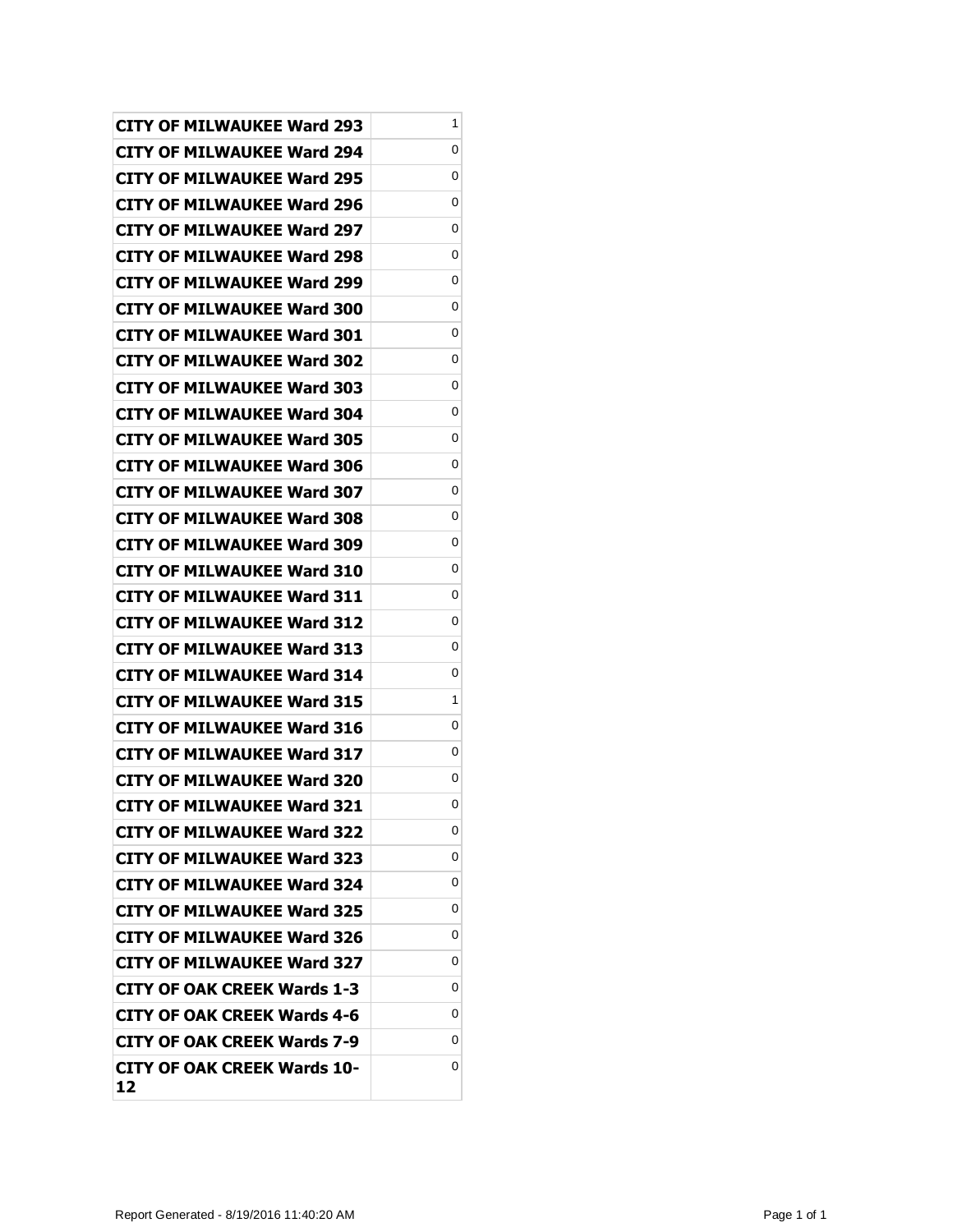| <b>CITY OF OAK CREEK Wards 13-</b><br>15     | 0 |
|----------------------------------------------|---|
| CITY OF OAK CREEK Wards 16-<br>19            | 0 |
| CITY OF ST. FRANCIS Wards 1-<br>4            | 0 |
| <b>CITY OF ST. FRANCIS Wards 5-</b><br>8     | 0 |
| <b>CITY OF ST. FRANCIS Wards 9-</b><br>12    | 0 |
| <b>CITY OF SOUTH MILWAUKEE</b><br>Ward 1-4   | 0 |
| CITY OF SOUTH MILWAUKEE<br><b>Ward 5-8</b>   | 0 |
| CITY OF SOUTH MILWAUKEE<br>Ward 9-12         | 0 |
| CITY OF SOUTH MILWAUKEE<br><b>Ward 13-16</b> | 0 |
| CITY OF WAUWATOSA Ward 1                     | 0 |
| <b>CITY OF WAUWATOSA Ward 2</b>              | 0 |
| CITY OF WAUWATOSA Ward 3                     | 0 |
| CITY OF WAUWATOSA Ward 4                     | 0 |
| CITY OF WAUWATOSA Ward 5                     | 0 |
| CITY OF WAUWATOSA Ward 6                     | 0 |
| CITY OF WAUWATOSA Ward 7                     | 0 |
| CITY OF WAUWATOSA Ward 8                     | 0 |
| CITY OF WAUWATOSA Ward 9                     | 0 |
| CITY OF WAUWATOSA Ward 10                    | 0 |
| <b>CITY OF WAUWATOSA Ward 11</b>             | 0 |
| <b>CITY OF WAUWATOSA Ward 12</b>             | 0 |
| <b>CITY OF WAUWATOSA Ward 13</b>             | 0 |
| <b>CITY OF WAUWATOSA Ward 14</b>             | 0 |
| <b>CITY OF WAUWATOSA Ward 15</b>             | 0 |
| <b>CITY OF WAUWATOSA Ward 16</b>             | 0 |
| <b>CITY OF WAUWATOSA Ward 17</b>             | 0 |
| <b>CITY OF WAUWATOSA Ward 18</b>             | 0 |
| <b>CITY OF WAUWATOSA Ward 19</b>             | 0 |
| <b>CITY OF WAUWATOSA Ward 20</b>             | 0 |
| <b>CITY OF WAUWATOSA Ward 21</b>             | 0 |
| <b>CITY OF WAUWATOSA Ward 22</b>             | 0 |
| <b>CITY OF WAUWATOSA Ward 23</b>             | 0 |